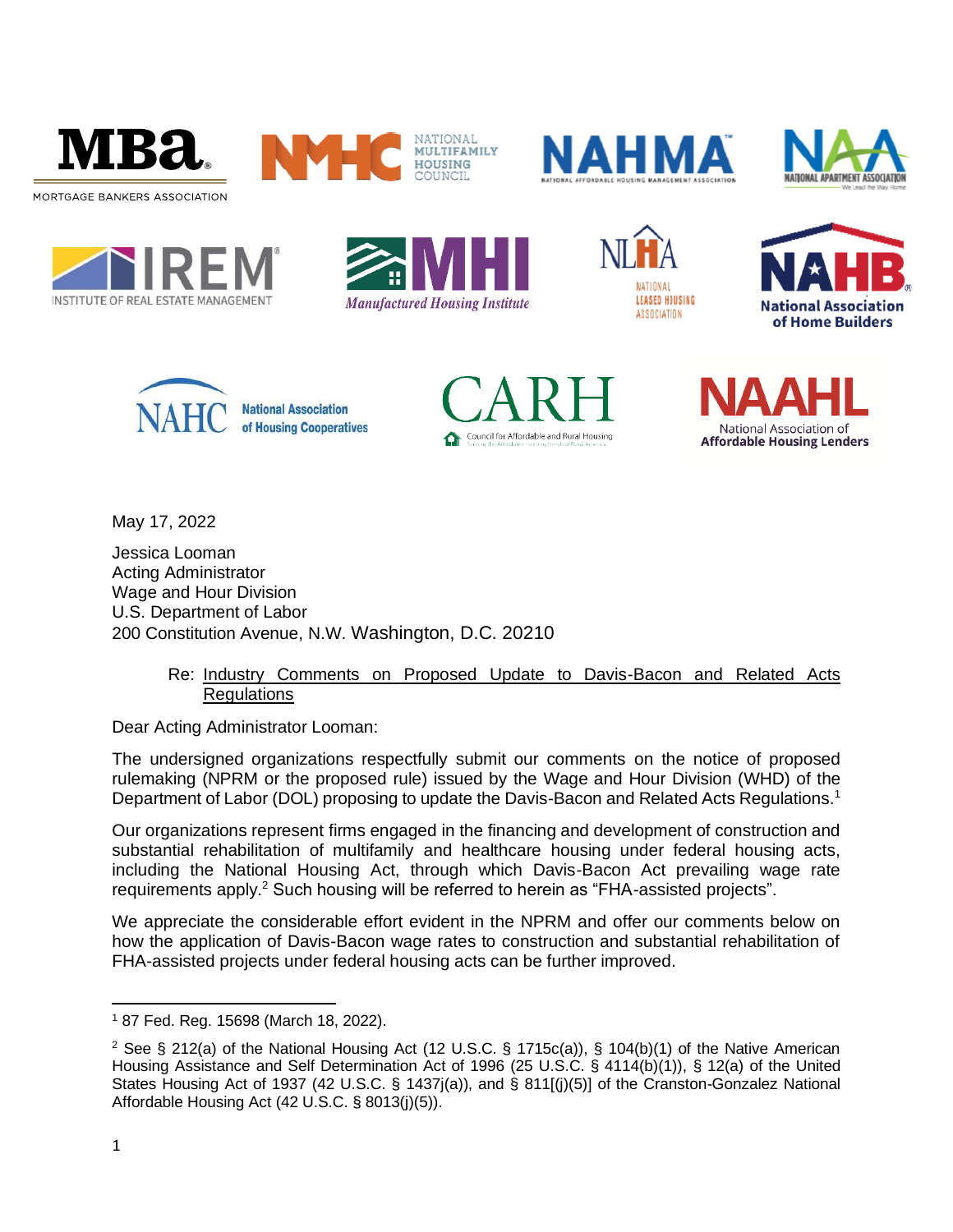# **I. EXECUTIVE SUMMARY**

While considerable effort was put forth in developing the proposed rule, an opportunity has been missed to support the development of more affordable housing and healthcare facilities in this country and to develop a true prevailing wage for residential construction. Our comments below cover the following recommendations:

- 1. We recommend that WHD, by rulemaking, create a policy and practice favoring a single residential wage decision for FHA-assisted projects, including incidental items, based on the overall residential character of the project.
- 2. For FHA-assisted projects, we urge WHD to increase the threshold for when items of work are sufficiently "substantial" to warrant consideration of separate wage rates from \$2.5 million to \$15 million (or at a minimum to \$5 million or a level that accurately reflects the combined impacts of inflation and rising construction costs).
- 3. For FHA-assisted projects, we urge WHD to revise the proposed regulation to effectively fix the wage rates as those in effect on the date an application for a firm commitment is submitted.
- 4. We recommend that WHD modify Davis-Bacon construction classifications to also permit FHA-assisted structures of more than four stories to be considered Residential construction, consistent with advances in the construction of multifamily structures that have occurred since 1985, as reflected in the International Building Code.
- 5. We urge the WHD to engage directly in a deeper examination of the process of determining prevailing wages with the objective of either broadening participation, utilizing other data sources such as other BLS data, or even looking to private payroll processing providers.

# **II. MULTIPLE WAGE RATES FOR A SINGLE PROJECT ("SPLIT WAGE DECISIONS")**

Our organizations are disappointed that the proposed update to Davis-Bacon and Related Acts Regulations did not address the split-wage concern that we and our respective member firms have raised with WHD and with the Department of Housing and Urban Development (HUD). What is commonly referred to as a "split-wage decision" is a determination to apply multiple wage rates to a single project.

# **A. The "bucketing" and "split wage" problems.**

Davis-Bacon wage rates apply to multifamily and healthcare housing construction or substantial rehabilitation projects that are assisted or insured by the Federal Housing Authority (FHA) by way of a provision in the National Housing Act.<sup>3</sup> Historically, an office of the Department of Housing and Urban Development (HUD) has applied the Davis-Bacon Act to FHA-assisted projects, under the direction and oversight of WHD.

Split wage decisions on FHA-assisted projects arise from WHD's current practice of "bucketing," which HUD must apply to these projects. The practice consists of identifying subcomponents of residential construction and combining (or bucketing) them into different types of construction like building, heavy, and/or highway. Any buckets of items of work with a total cost of \$2.5 million or more are assigned separate wage rates, which results in frequent multiple wage rate decisions ("split-wage" decisions).

<sup>3</sup> See 40 U.S.C. § 3142(b).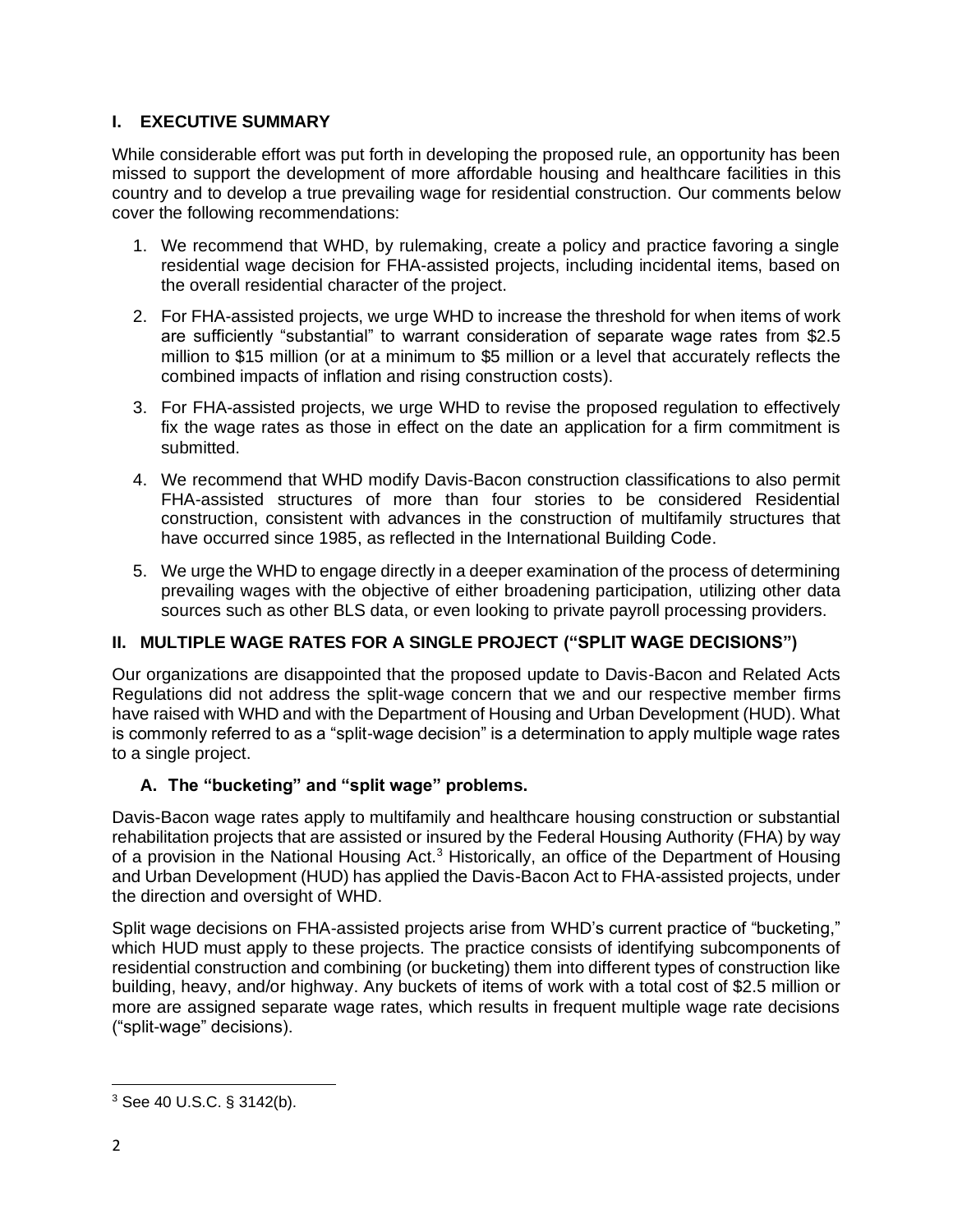One problem with split-wage decisions on FHA-assisted projects is that they require developers to pay the same worker at different rates to do the same work on the same day, in different parts of the development. A laborer's work installing drywall in an accessory clubhouse, fitness center, or maintenance building must be accounted for separately from the same work the same laborer performs in the main apartment building, perhaps on the same day, based on the premise that the character of project is fundamentally different in one part of the project vs. another. This introduces substantial operational complexity and risk. As a direct result, it can be hard for developers of workforce and affordable rental housing projects to find contractors willing to work on FHA housing projects and to take on the additional operational burden and potential liability for incorrectly applying wage rates.

The current practice of bucketing also introduces a substantial level of avoidable uncertainty and disruption. That uncertainty and disruption are illustrated by an actual case<sup>4</sup> in which:

- HUD initially specified three wage schedules (residential, building, and highway);
- On appeal, WHD specified two wage schedules (residential and building);
- When the developer requested a single, residential wage schedule, WHD responded by specifying four wage schedules (residential, building, highway, and heavy); and
- Upon reconsideration, WHD reinstated the decision to specify two wage schedules (residential and building).

# **B. The proposed rule fails to address the "bucketing" and "split wage" problems.**

The proposed rule fails to resolve this issue. Rather, it implicitly codifies the "bucketing" practice in proposed § 1.6(b),

When a contract involves more than one type of construction, the solicitation and contract must incorporate the applicable wage determination for each type of construction involved that is anticipated to be substantial.

The accompanying explanation of that provision<sup>5</sup> similarly appears to implicitly codify the practice, as follows:

The Department … proposes language stating that when a construction contract includes work in more than one type of construction (as the Department has proposed to define the term in  $\S 1.2$ ),<sup>6</sup> the contracting agency must incorporate the applicable wage determination for each type of construction where the total work in that category of construction is substantial. This accords with the Department's longstanding guidance published in AAM

<sup>6</sup> Section 1.2 provides as follows:

<sup>4</sup> This case predated AAM 236 so it was based on the application of a \$1 million threshold for "substantial" rather than \$2.5 million.

<sup>5</sup> 57 Fed. Reg. at 15714.

*Type of construction (or construction type).* The term "type of construction (or construction type)" means the general category of construction, as established by the Administrator, for the publication of general wage determinations. Types of construction may include, but are not limited to, building, residential, heavy, and highway. As used in this part, the terms "type of construction" and "construction type" are synonymous and interchangeable."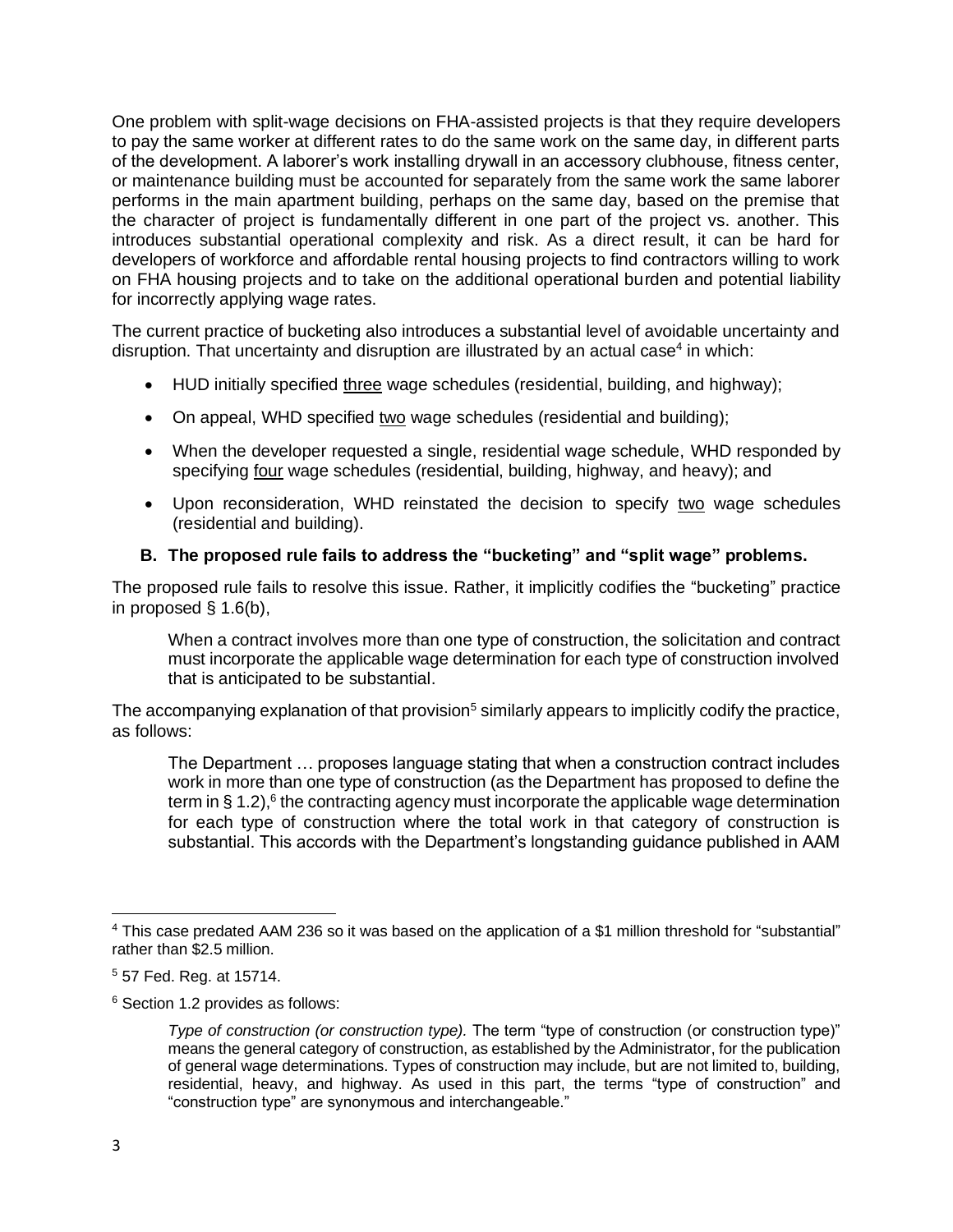130 (Mar. 17, 1978) and AAM 131 (July 14, 1978).<sup>7</sup> The Department intends to continue interpreting the meaning of "substantial" in subregulatory guidance. $8$ ,

# **C. Comments**

The NPRM requests comments on ways to improve the standards for when and how to incorporate multiple wage determinations into a contract.<sup>9</sup> For the reasons set forth below, we recommend that WHD, by rulemaking, replace its current "bucketing" practice with a policy and practice favoring a single residential wage decision for FHA-assisted projects, including incidental items, based on the overall residential character of the project. For consistency, we recommend that this policy also apply across all projects that fall under any of the federal housing Acts.<sup>10</sup>

#### **1. A policy and practice favoring single wage rate determinations would be consistent with prior long-standing policy and practice.**

Until recent years, long-standing policy and practice reflected in HUD documentation prepared with the cooperation and advice of DOL was to generally apply only a residential wage decision to FHA-financed construction and rehabilitation projects, including incidental items of work – based on the overall residential character of the project.

That practice was documented in 1986 in HUD's Labor Relations Letter No. 96-03, which was prepared with the cooperation and advice of DOL:

The primary component, which determines the character of the project and the type of wage schedule that applies, is the housing.…

Recently on some projects involving housing development it has been estimated that the cost of certain incidental items such as site improvement might exceed the DOL guide for "substantial" by absolute or relative cost. The mere existence of cost that may be "substantial," however, does not justify the use of multiple wage schedules.…

<sup>8</sup> Footnote in original:

<sup>7</sup> Footnote in original:

AAM 130 states that where a project ''includes construction items that in themselves would be otherwise classified, a multiple classification may be justified if such construction items are a substantial part of the project . . . [but] a separate classification would not apply if such construction items are merely incidental to the total project to which they are closely related in function,'' and construction is incidental to the overall project. AAM 130, p. 2, n.1. AAM 131 similarly states that multiple schedules are issued if ''the construction items are substantial in relation to project cost[s].'' However, it, it further explains that ''[o]nly one schedule is issued if construction items are 'incidental' in function to the overall character of a project . . . and if there is not a substantial amount of construction in the second category.'' AAM 131, p. 2.

Most recently, on December 14, 2020, the Administrator issued AAM 236, which states that ''[w]hen a project has construction items in a different category of construction, contracting agencies should generally apply multiple wage determinations when the cost of the construction exceeds either \$2.5 million or 20 percent of the total project costs," but that WHD will consider "exceptional situations" on a case-by-case basis. AAM 236, pp. 1–2.

<sup>9</sup> 87 Fed. Reg. at 15714.

<sup>&</sup>lt;sup>10</sup> See § 212(a) of the National Housing Act (12 U.S.C. § 1715c(a)), § 104(b)(1) of the Native American Housing Assistance and Self Determination Act of 1996 (25 U.S.C. § 4114(b)(1)), § 12(a) of the United States Housing Act of 1937 (42 U.S.C. § 1437j(a)), and § 811[(j)(5)] of the Cranston-Gonzalez National Affordable Housing Act (42 U.S.C. § 8013(j)(5)).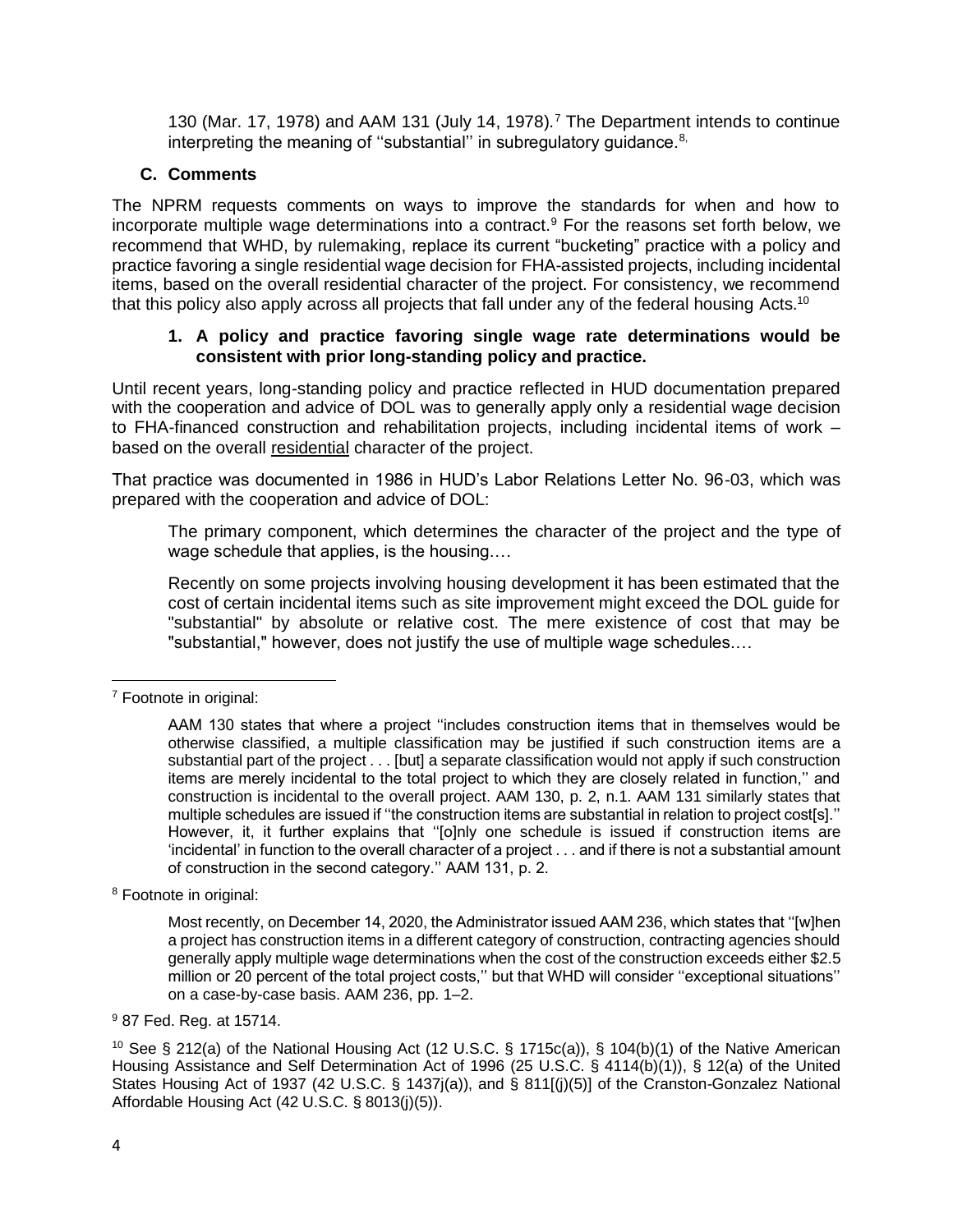Generally, any housing development project (4 stories or less) is classified as "residential." This classification is not altered by the cost of incidental items, even if such costs exceed the guide(s) for "substantial." Except in the most extraordinary circumstances, such as where local industry practice clearly demonstrates otherwise, only residential wage schedules shall be issued for housing development projects. Multiple schedules shall not be issued because of the incidental items noted above and other similar items. HUD Field Labor Standards and Enforcement staff shall consult with the appropriate Headquarters Labor Standards and Enforcement representative in advance where the issuance of multiple schedules is contemplated for a housing development project.<sup>11</sup>

HUD's Handbook 1344.1 includes a similar description of this policy and practice.<sup>12</sup>

#### **2. A policy favoring a single wage rate determination for FHA-assisted projects would more accurately map wage rates to the statutory standard of "projects of a similar character" surveyed to determine prevailing wage rates.**

The Davis-Bacon Act requires contractors covered by the Act to pay wages based on –

wages the Secretary of Labor determines to be prevailing for the corresponding classes of laborers and mechanics employed on projects of a character similar to the contract work in [the relevant area].<sup>13</sup>

A policy favoring assigning residential wage rate schedules to FHA-assisted projects, rather than assigning multiple wage rates using a "bucketing" approach, would accurately map wage rates for jobs performed on FHA-assisted projects with rates prevailing for the corresponding classes of laborers and mechanics employed on "projects of a character similar to" the FHA-assisted project.

For example, the prevailing wage rate applicable to a plumber plumbing bathrooms in a clubhouse that is a part of a multifamily complex being constructed is captured more accurately in a survey of rates paid to plumbers in "residential" projects, which include construction of town or row houses, apartment buildings four stories or less, single family houses, mobile home developments, multi-family houses and married student housing,<sup>14</sup> than in a survey of plumbers working on "building" projects, which includes projects to construct arenas, churches, city halls, civic centers, detention facilities, hospitals, industrial building, museums, passenger and freight terminal buildings and shopping centers.<sup>15</sup> That is, construction of a clubhouse is more like the construction of an apartment building of four stories or less, or a single family home, than it is like the construction of a hospital or a detention facility.

Therefore, the policy and practice of generally applying a Residential wage decision to such incidental construction meet the "of a character similar to" standard of the Davis-Bacon Act far more accurately than does the current bucketing approach.

<sup>11</sup> LR Letter No. 96-03, Sec. IV. (Dec. 2, 1996).

<sup>12</sup> HUD's Handbook 1344.1, FEDERAL LABOR STANDARDS REQUIREMENTS IN HOUSING AND URBAN DEVELOPMENT PROGRAMS, Chapter 2, *Davis-Bacon Wage Decisions*, Sec. 3-6, pp. 3-4 (Rev 2, Feb. 2012).

<sup>13</sup> 40 U.S.C. § 3142(b).

<sup>14</sup> See AAM 130 at p. 4 (illustrative examples under the Residential classification).

<sup>15</sup> See *id*. at p. 3 (illustrative examples under the Building classification).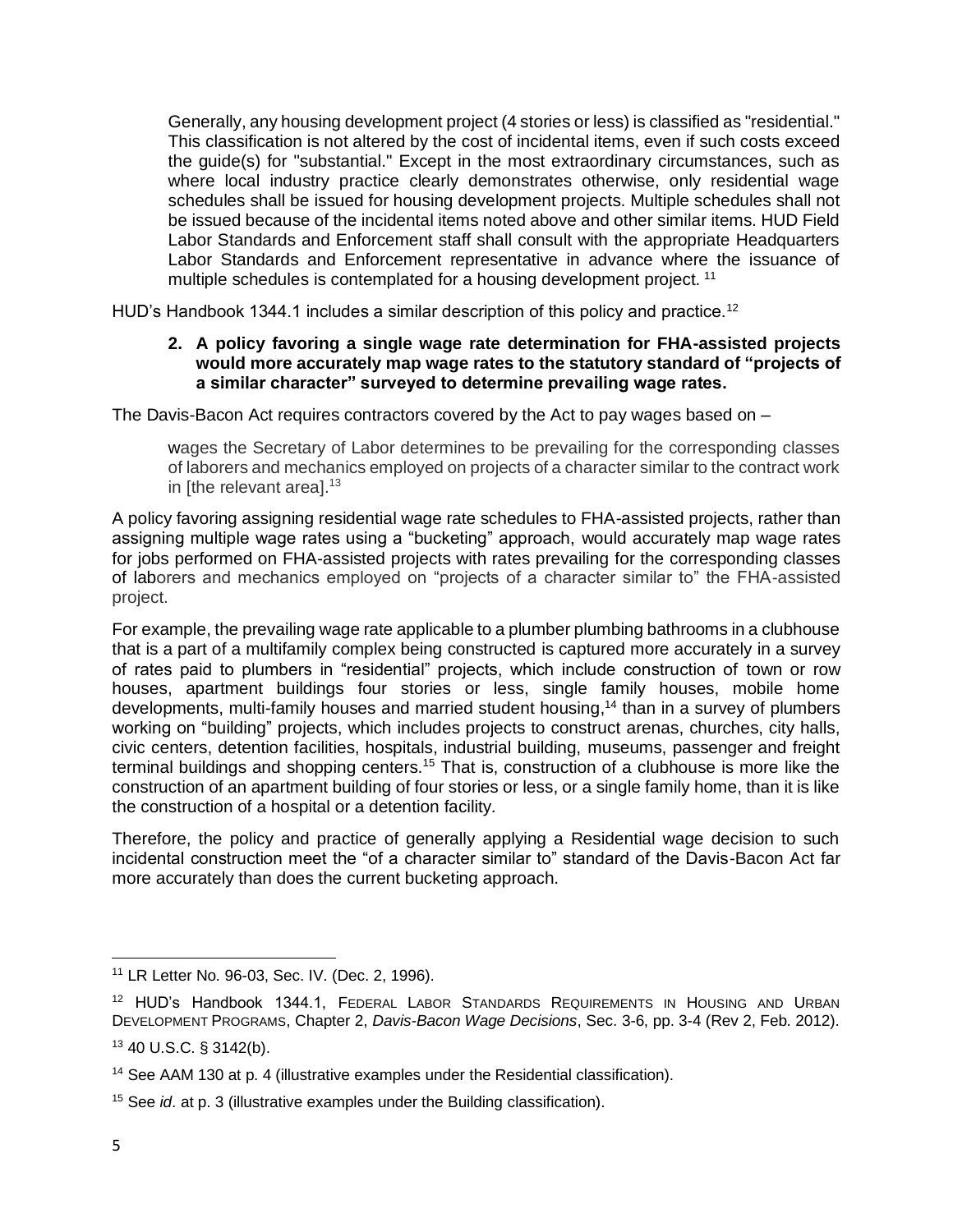#### **3. Residential construction warrants a single wage rate because the definition of residential construction (and only the definition of residential construction) expressly encompasses all incidental items of work.**

A policy and practice favoring a single wage rate determination for FHA-assisted projects would be consistent with the AAM 130 definition of residential construction because that definition explicitly includes all incidental items of work, as follows:

Residential projects for Davis-Bacon purposes are those involving the construction, alteration, or repair of single family houses or apartment buildings of no more than four (4) stories in height. This includes all incidental items such as site work, parking areas, utilities, streets and sidewalks.

This definition, which explicitly includes all incidental items of work, is different from the AAM 130 definitions of building construction, which include only the incidental items consisting of the installation of utilities and equipment and is different from the definitions of highway and heavy construction, neither of which includes any incidental items of work.

WHD's interpretations implicitly reflect this unique definitional treatment of incidental items of work. Specifically, we note also that AAM 130 and AAM 131, WHD's principal interpretations of the application of multiple wage rates to a single project, cite no examples involving residential construction.

- AAM 130 cites as an example:
	- $\circ$  A project to construct a water treatment plant ("heavy construction," which is defined in AAM 130 not to include any incidental items of work).
- AAM 131 cites as examples:
	- $\circ$  A project to construct a building and also include the paving of parking lots (the AAM 130 definition of building construction does not include incidental paving of parking lots);
	- $\circ$  A project to construct runway that included the construction of a small (nonresidential) building (the AAM definition of highway construction does not include any incidental items of work); and
	- $\circ$  A project to construct a highway that also includes construction of a (nonresidential) building in a rest area (the AAM definition of highway construction does not include any incidental items of work).

In sum, none of the examples cited in AAM 130 or AAM 131 addresses the unique circumstance of a residential construction project, for which the AAM 130 definition explicitly incorporates "all incidental items such as site work, parking areas, utilities, streets and sidewalks" within the scope of "residential construction." Accordingly, a policy and practice favoring a single wage rate determination would be consistent with AAM 130 or AAM 131.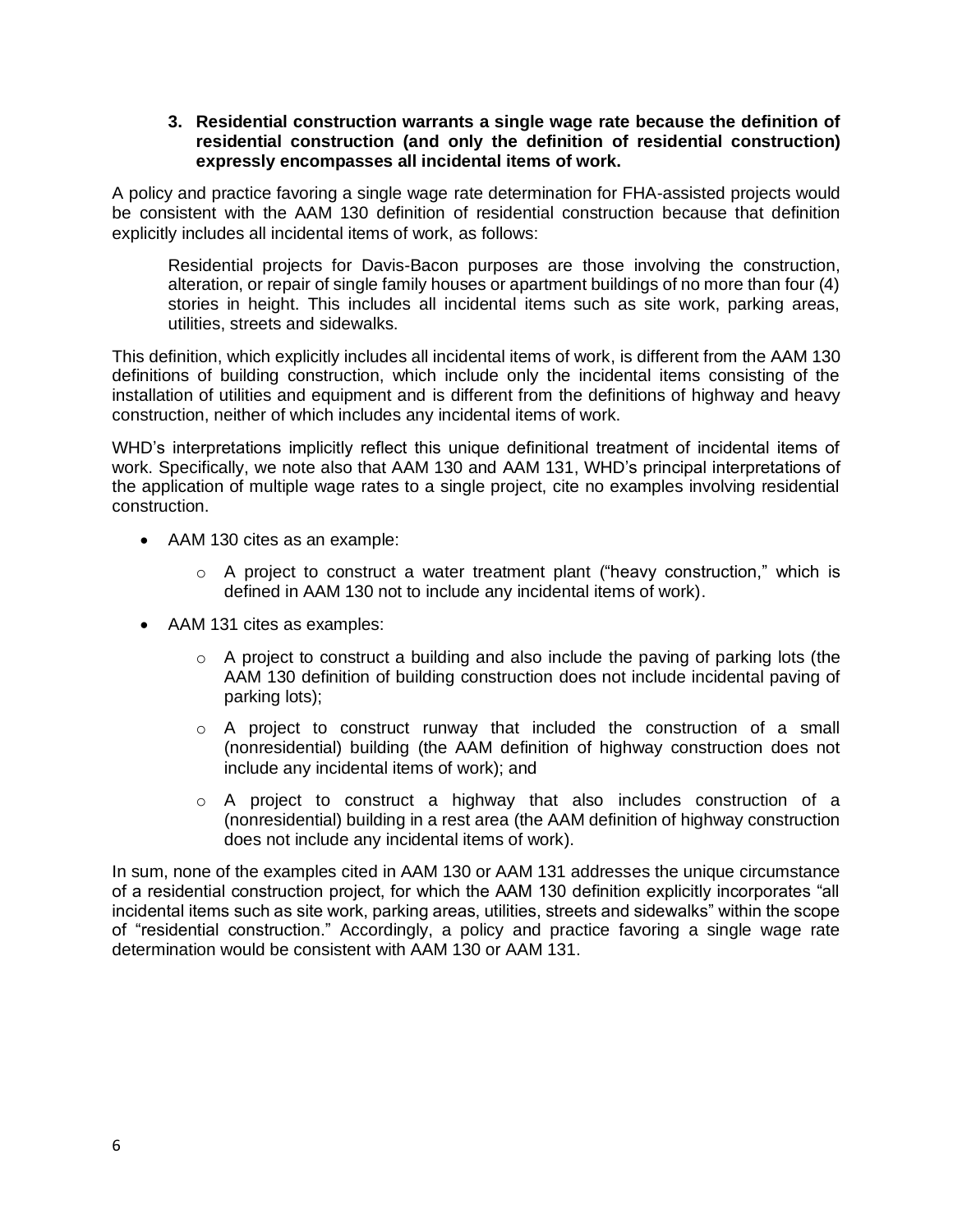# **III. THE MONETARY THRESHOLD OF "SUBSTANTIAL"**

# **A. Brief history of the threshold for "substantial"**

AAM 131 describes the threshold for when items of work are sufficiently "substantial" to warrant consideration of separate wage rates where the cost of the work is more than approximately 20 percent of the total project costs, noting that "when a project is very large, items of work of a different character may be sufficiently substantial to warrant a separate schedule even though these items of work do not specifically amount to 20 percent of the total project cost."

WHD's practice applying AAM 131 was historically to consider items of work to be substantial if they exceeded 20 percent of the project cost or \$1 million. We appreciate that WHD increased the monetary threshold from \$1 million to \$2.5 million in December 2020, when it issued AAM 236.

This was a necessary change because the outdated \$1 million threshold had exacerbated the uncertainty and disruptive impacts of the "bucketing" approach described above. In our view, however, the increase to \$2.5 million did not fully capture the impacts of inflation on construction costs since the time WHD began applying the \$1 million threshold during or prior to 1987, and so it also contributes to avoidable uncertainty and disruptive impacts.

AAM 236 recognizes that the \$2.5 million threshold may not always be "a reliable indicator of when construction items of a different category are substantial" and accordingly indicates that WHD "will re-evaluate annually whether an update to the monetary threshold is warranted by inflation and rising costs." To date, WHD has not issued any update to the \$2.5 million threshold, nor is that threshold addressed in the proposed regulations.

### **B. Comments**

We urge WHD to increase the \$2.5 million as that threshold applies to FHA-assisted projects or, at a minimum, increase the threshold to reflect the combined impacts of inflation and rising construction costs, since AAM 236 was released.

The \$2.5 million threshold is 20 percent of \$12.5 million. As a result, the \$2.5 million threshold is an implicit conclusion that any project over \$12.5 million is "very large." This is relevant because, by current HUD standards, a loan financing an FHA-assisted multifamily project is not considered to be a "large loan" unless it is over \$75 million.<sup>16</sup> A threshold set at 20 percent of the MAP Guide threshold as a guide for "very large projects" would be equal to \$15 million.

In our view, this level would be more in line with current applicable construction costs (particularly taking into account that the size of the loan is likely to be less than the total cost of the underlying construction project), and so would fully support a substantial increase to the \$2.5 million threshold.

Accordingly, we recommend that WHD increase the \$2.5 million threshold to \$15 million (or at a minimum to \$5 million). In addition, we recommend that WHD specify and apply an annual process to update any monetary "substantial" threshold, rather than the less precise declaration that "WHD will re-evaluate annually whether an update to the monetary threshold is warranted by inflation and rising costs."

<sup>16</sup> See MAP Guide, § 3.10. Large Loan Risk Mitigation; available here: <https://www.hud.gov/sites/dfiles/OCHCO/documents/4430GHSGG.pdf>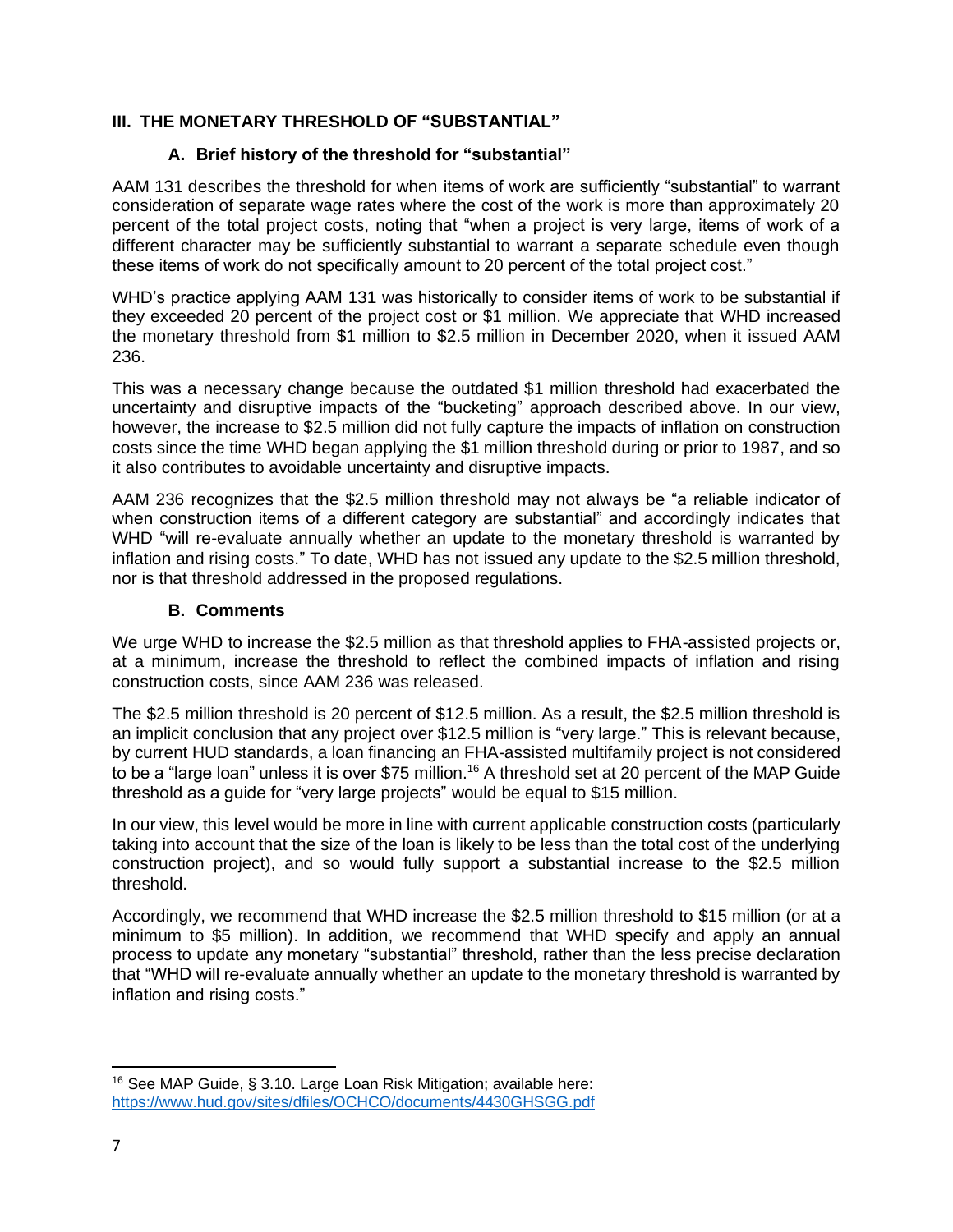### **IV. EFFECTIVE DATES OF DAVIS-BACON WAGE RATE UPDATES FOR PROJECTS UNDER THE NATIONAL HOUSING ACT**

#### **A. The proposed rule does not change the current update process for FHA-assisted projects**

WHD updates its wage determinations from time to time to reflect newer survey results. Under current 29 C.F.R. § 1.6(c)(3)(ii), any wage rate update would apply to any project if it has not yet reached the earlier of "initial endorsement" or the beginning of construction. Proposed § 1.6(c)(ii)(C), which addresses that update process for FHA-assisted projects, is substantively identical to the current provision.

In the case of projects assisted under the National Housing Act, a revised wage determination is effective with respect to the project if it is issued prior to the beginning of construction or the date the mortgage is initially endorsed, whichever occurs first.

#### **B. Comment**

We urge WHD to revise the proposed regulation to effectively fix the wage rates as those in effect on the date an application for a firm commitment is submitted. Specifically, we recommend substituting "the application is submitted" for the proposed language "the mortgage is initially endorsed."

Any wage rate update after the application is submitted for a construction or substantial rehabilitation project is disruptive. For example, a rate change can trigger a need to revise and repeat already completed procedural steps, both for the developer and for the Department of Housing and Urban Development (HUD), creating an unwarranted regulatory barrier to the successful completion of a housing project. Because the initial endorsement (or the start of construction) occurs relatively far along in the FHA financing process, the current and proposed provisions create a high risk that an updated wage rate will result in disruption. There are developers who go through the HUD application process to build affordable housing, secure LIHTC equity and subordinate debt, only to get to the closing table to find that the Davis-Bacon wage rates have been updated so substantially that the deals cannot close.

To reduce that risk of disruption to the development of workforce and affordable rental housing, we recommend that WHD revise proposed  $\S$  1.6(c)(ii)(C) to effectively lock in the wage rates in effect on the date of the submission of the application for a firm commitment. While a rate change just prior to the submission of an application would still be disruptive, creating certainty as to the applicable wage rates at the time of application would substantially reduce the risk that updates would serve as a regulatory barrier to successful completion of housing projects.

# **V. DAVIS-BACON WAGE RATE CATEGORY FOR RESIDENTIAL BUILDINGS OF 5 STORIES OR MORE**

Another area that we believe warrants updating to remove an unnecessary regulatory barrier is the story-limitation on construction classified as Residential. Under current policy and practice, residential Davis-Bacon wage rates are applicable only to multifamily structures four stories or less. That standard has not been updated since 1985, and the proposed rule does not change it.

# **A. Comment**

We recommend that WHD modify Davis-Bacon construction classifications to also permit multifamily structures of more than four stories to be considered Residential construction,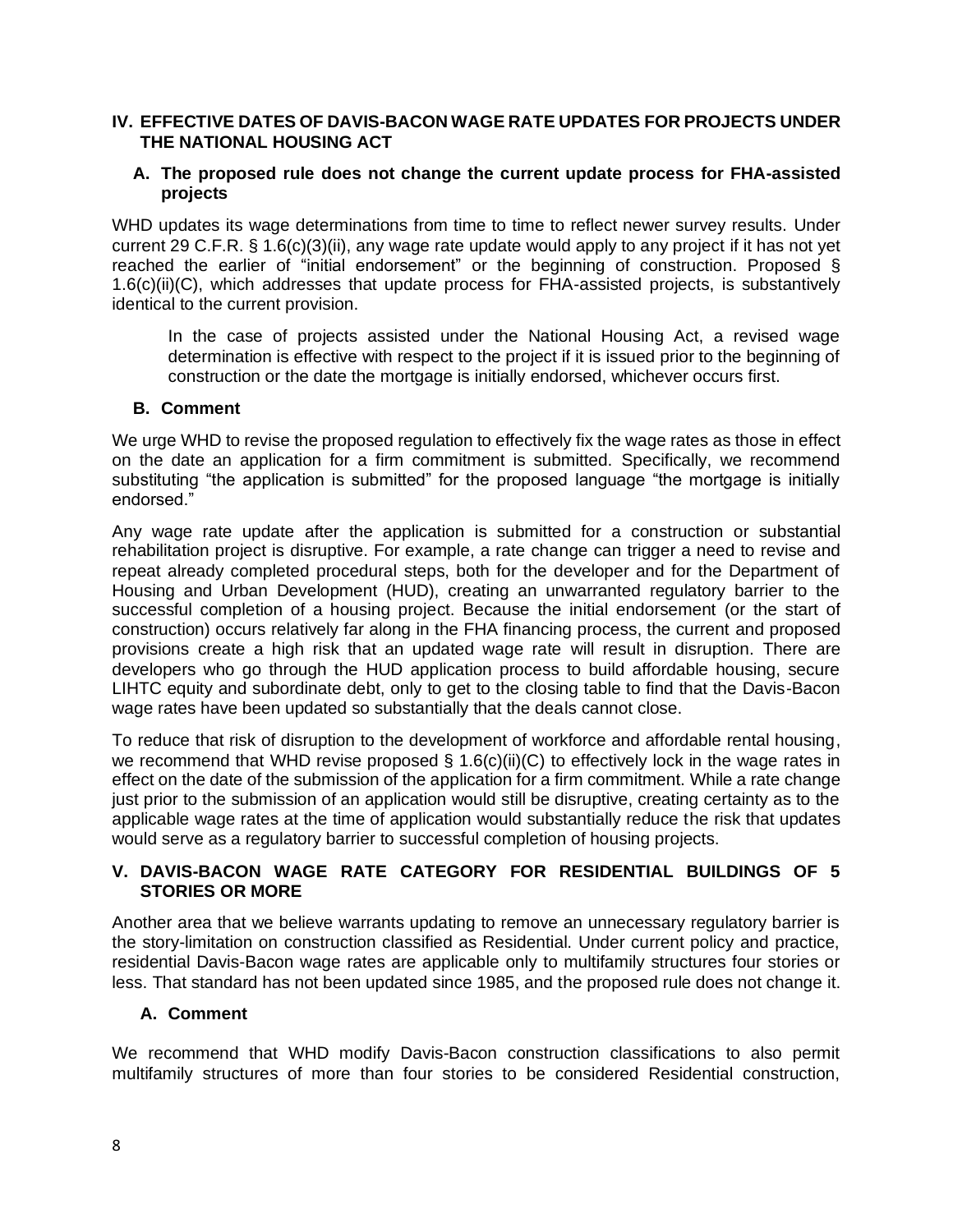consistent with advances in the construction of multifamily structures that have occurred since 1985.

Modern building code reflected in the International Building Code (IBC)<sup>17</sup> defines building types in terms of building height and characteristics, not number of stories. For example, each of the examples below are considered to be Residential Group R buildings.



This seemingly simple change to reflect current HUD Multifamily-accepted building codes (e.g., the IBC is referenced in the HUD Multifamily Accelerated Processing (MAP) Guide) would have a substantial economic impact in reducing rental housing construction costs and regulatory burdens. This change could encourage new construction and would be a catalyst for the preservation of public, workforce, and affordable housing.

# **VI. DETERMINING PREVAILING WAGE RATES**

We share the objective of the Davis-Bacon and Related Acts, and WHD, of ensuring that construction workers on projects under National Housing Acts are paid prevailing wages. We also acknowledge that the Davis-Bacon Act places a substantial, and maybe unrealistic, burden on WHD, to determine wages that are "prevailing," across corresponding classes of laborers and mechanics, across four different possible construction character types, for every civil division in every state (and the District of Columbia). The burden on WHD has been identified in a GAO

<sup>&</sup>lt;sup>17</sup> For more information about the International Building Code, see the International Building Code website at:<https://www.iccsafe.org/products-and-services/i-codes/2018-i-codes/ibc/>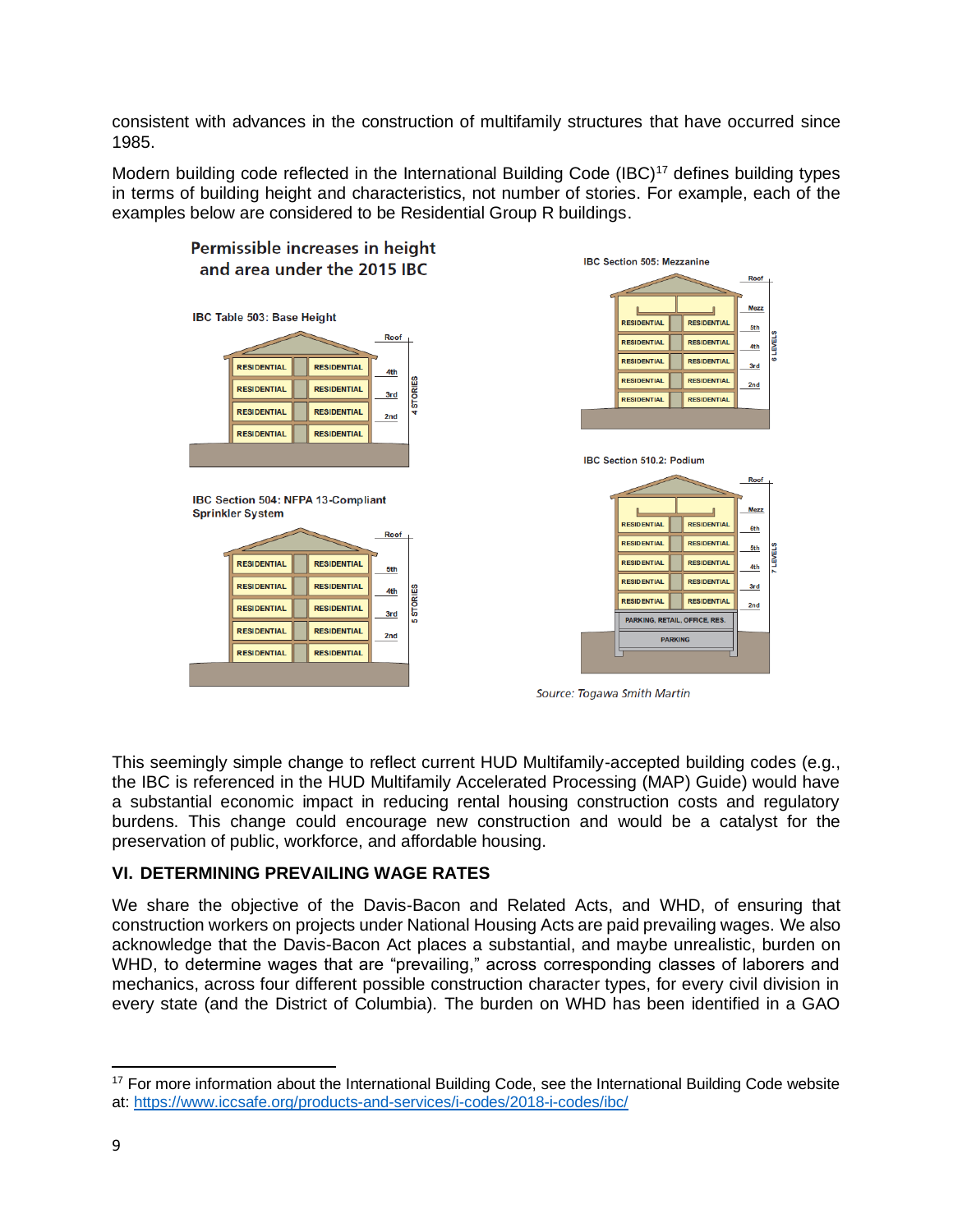report critical of the wage determination process, its data quality, and the usefulness of the data given its many problems. <sup>18</sup>

The proposed rule would abandon the approach to determining prevailing wages WHD has used since 1983, in favor of the approach WHD used from 1935 to 1983.

As noted in the GAO report and acknowledged within the proposed rule, the wage determination process has been subject to criticisms due to the overall low participation rates of the survey, the underrepresentation of non-union labor in the published survey results, and the multitude of published outdated wage rates.

The proposed rule intends to address these issues through several changes that aim to improve the overall wage determination process. The rule seeks to address shortfalls in the wage determination process in the following ways:

- 1. Reverts back to the three-step method in effect before 1983 for determining wages;
- 2. Adds new methodology to expressly give discretion for the WHD Administrator to adopt state and local wages;
- 3. Changes the definition of prevailing wage;
- 4. Changes the scope of data used to identify prevailing wages in a given area;
- 5. Uses a new method to update non-CBA wages using the BLS ECI index; and
- 6. Modifies the process of conformance to allow determination of wage and fringe benefits.

The proposed changes offer suggestions that will address some of the criticisms but fall short of addressing the survey process and the low participation rate of non-union labor in the surveys while offering no new suggestions on how to improve the overall process.

Before responding to each of the topics the proposed rule seeks to address we note that the suggestions made will address some of the outstanding issues. However, WHD has missed an opportunity to reexamine the overall survey process, seek alternative data sources that could fit the needs of the Davis-Bacon Act, or provide concrete steps that would increase the participation of a much broader cohort of all construction firms regardless of size, ownership and whether or not organized.

# **A. Reversion to a three-step method for wage determination is problematic in determining a true prevailing wage.**

The rule proposes to revert to a wage determination process called the "three-step method" that was used from 1935 to 1982." The three-step method identified as prevailing (1) any wage rate paid to a majority of workers and, if there was none, then (2) the wage rate paid to the greatest number of workers, provided it was paid to at least 30 percent of workers and, if there was none, then (3) the weighted average rate. Reversion to the three-step method results in a change to the definition of prevailing wage that will not accurately reflect the prevailing wages for the residential construction market.

Since 1983, the wage determination process has used a two-step process that only included steps 1 and 3. The rationale offered for reverting to the three-step method was to reduce the reliance on the average rate described in step 3. The proposed rule presents data that there has been an

<sup>&</sup>lt;sup>18</sup> GAO, Davis-Bacon Act, Methodological Changes Needed to Improve Wage Survey, 2011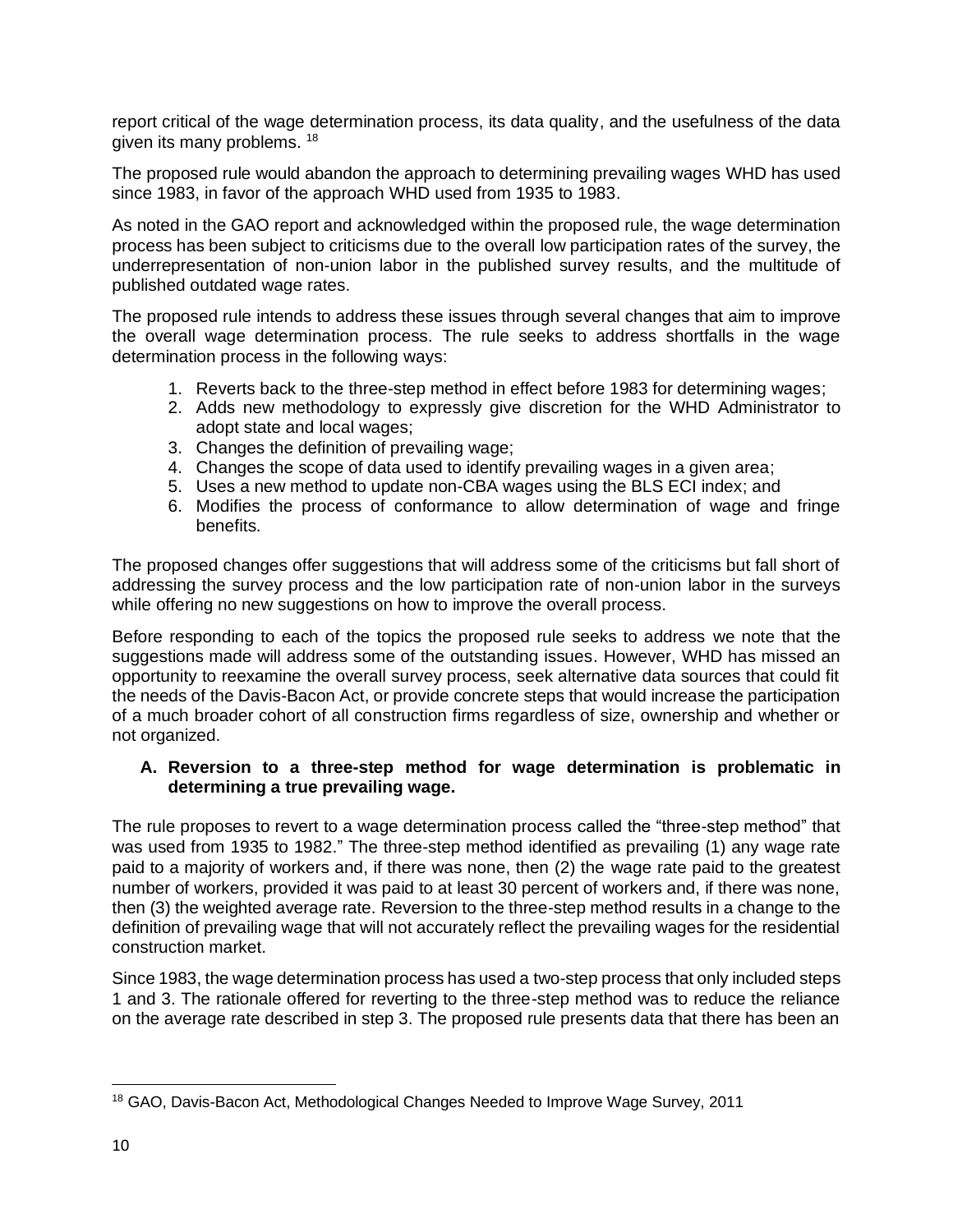increase in the use of the average wage even though that does not conform with the definition of prevailing wage as viewed by WHD.

It is disappointing that WHD is suggesting a reversion to a standard that has not been used for 40 years and states in the proposed rule: "the Department believed a change was preferable because the 30-percent threshold could in some cases not account for up to 70 percent of the remaining workers."<sup>19</sup> The Department also stated that it agreed with the concerns expressed by certain commenters that the 30-percent rule was "inflationary" and gave "undue weight to collectively bargained rates."<sup>20</sup>

While the proposed approach would seem to address the use of a low number of respondents in order to determine wages, it would not address the underlying problems and would certainly revert to a more inflationary measure and give more weight to a much smaller number of respondents.

The lack of survey participants, especially for non-union contractors, is well documented. A reversion to a methodology that allows WHD to make a determination on a smaller subset of respondents is not moving the process to a more modern and complete representation of the construction industry.

Survey participation concerns are further described within Section 1.3 *Obtaining and compiling wage rate information* that specifically discusses the goal of modernizing the regulations governing the determination of Davis-Bacon wage rates. Under 29 CFR § 1.3(d), which covers how wages are determined for federal and federal-assisted projects for building and residential construction, WHD recognizes that unlike highway construction, which nearly always uses federal support, residential housing construction often does not and is most frequently privately funded.

For that reason, the survey method should rely on a "prevailing wage" more heavily weighted towards private industry. However, private industry has no incentive to participate in a survey method that provides no direct benefit to their business. Further, those businesses often view the reporting requirements of Davis-Bacon surveys as an operational burden and choose not to participate.

As a result, the WHD is left to use federal or federal-assisted residential building surveys to determine the Davis-Bacon wages even though that plays a minor role in the overall industry. Although WHD urges greater participation, it offers no solutions or incentives to increase the participation rate. We do not support WHD's suggestion of increasing the use of federal project data to determine the prevailing wages for residential construction as it will not be reflective of the actual prevailing wages for residential construction across the marketplace.

# **B. Use of state and local wages does offer a good proxy for determining prevailing wages.**

As the WHD seeks to facilitate the process of determining prevailing wages, the use of state and local wages does offer a good proxy as many states conduct their own survey processes. The added flexibility afforded to the Administrator in the proposed rule is a positive step in getting a deeper understanding of the relevant wages. However, WHD correctly identifies the fact that states will differ in their approach from others states as well as the process that WHD follows.

This acknowledgement and change offers a solution in that the WHD has an opportunity to go a step further. Expanding the use of the data, not just when WHD does not have sufficient data to

<sup>19</sup> See 46 Fed. Reg. at 41444.

 $20 \text{ Id}$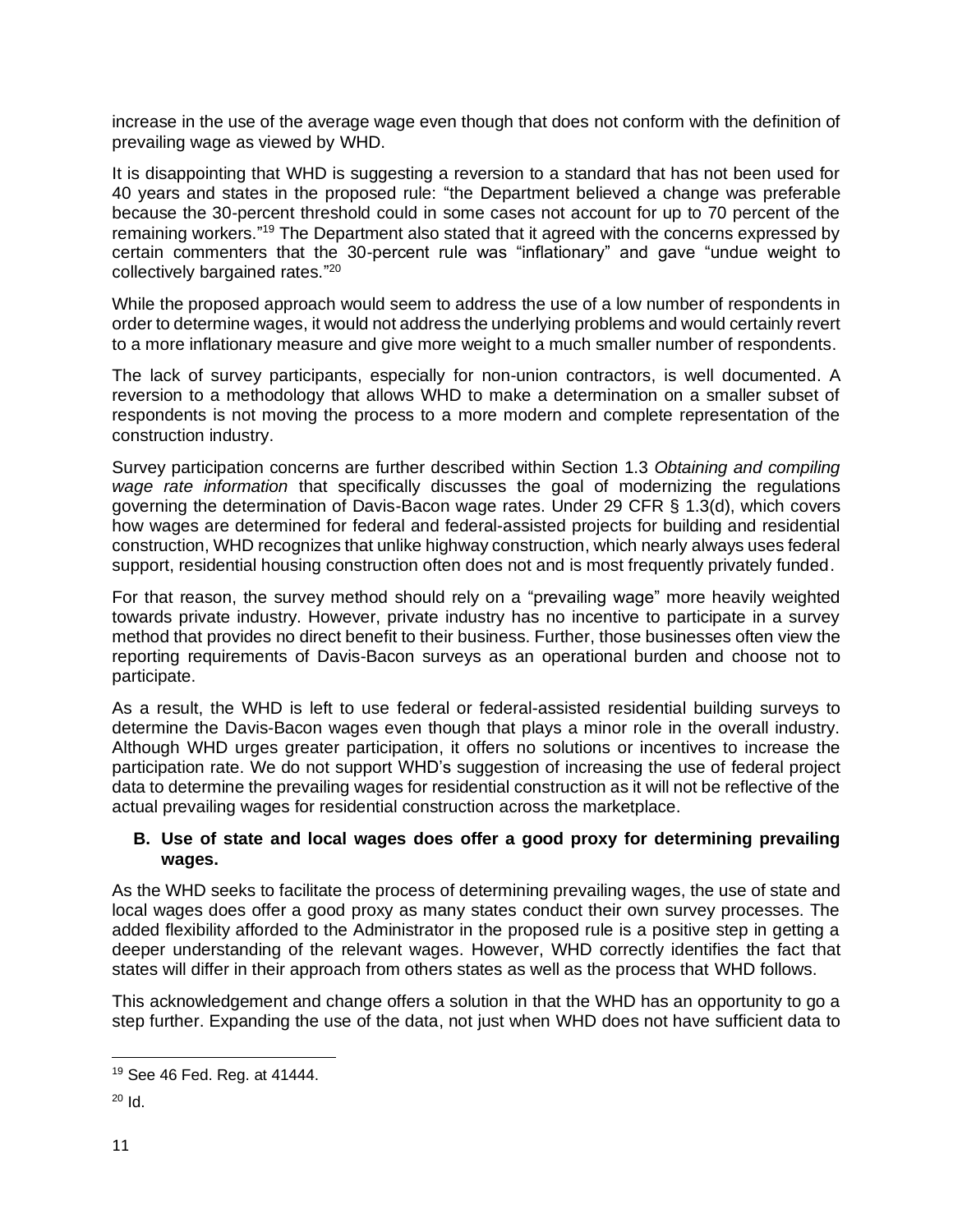determine a wage, but in all circumstances can provide a comparative wage and help gain a greater understanding whenever there are material discrepancies or when the overall respondent rate is low for a wage determined through the Davis-Bacon survey. Prior to fully embracing this process, WHD should understand the process that each state follows to ensure they are fairly representative of prevailing wages. For example, the state of New Mexico does not allow nonunion businesses to participate in their wage survey process, which would not be reflective of true "prevailing wages" across the state.

# **C. The use of ECI to update non-CBA wages should be reevaluated due to declining participation rates in the ECI survey.**

WHD proposes to add a process step to 29 CFR § 1.6(c)(1) that would update non-collective bargain (CBA) wage rates by applying the BLS's Employment Cost Index (ECI) index. The proposed change would apply the index to any published wage that is more than three years old to update the published wage. The proposed rule goes further by citing that in 2018 over 7,100 non-CBA rates were between 11 and 40 years old and seeking input on the usefulness of the ECI index to update these outdated wages.

The ECI is produced quarterly by BLS and reflects the change in the National Compensation Survey over time. The idea of using a cost index has merit, but as noted in the graph below, the participation rate over the past ten years on the ECI has dropped from over 70% to just over 50%. This raises concern as to the ongoing reliance on a survey that only covers 11,500 businesses if the participation rate drops further.

Second, the ECI is measure across many industries and only has one data set that may cover the residential construction industry titled Construction.<sup>21</sup> This broad category may or may not cover residential construction since that is not described in detail on the ECI release. It is also not possible to tell whether the index includes both CBA and non-CBA wages in their survey. The BLS utilizes surveys for many of its economic, wage, and cost indices, yet they face the reality that survey participation is shrinking across all of their surveys.

The chart below<sup>22</sup> shows participation rates over the past ten years. The ECI survey participation rate shows a continual decrease over the period noted to a level today that is just above 50%. Across the board participation rates are showing a downward trend. The chart does not show Davis-Bacon wage participation rates, but it too will likely show a similar trend. This calls for a deeper examination by WHD of its reliance on an outdated survey method.

<sup>21</sup> <https://www.bls.gov/news.release/eci.toc.htm>

<sup>22</sup> Source:<https://www.bls.gov/osmr/response-rates/home.htm>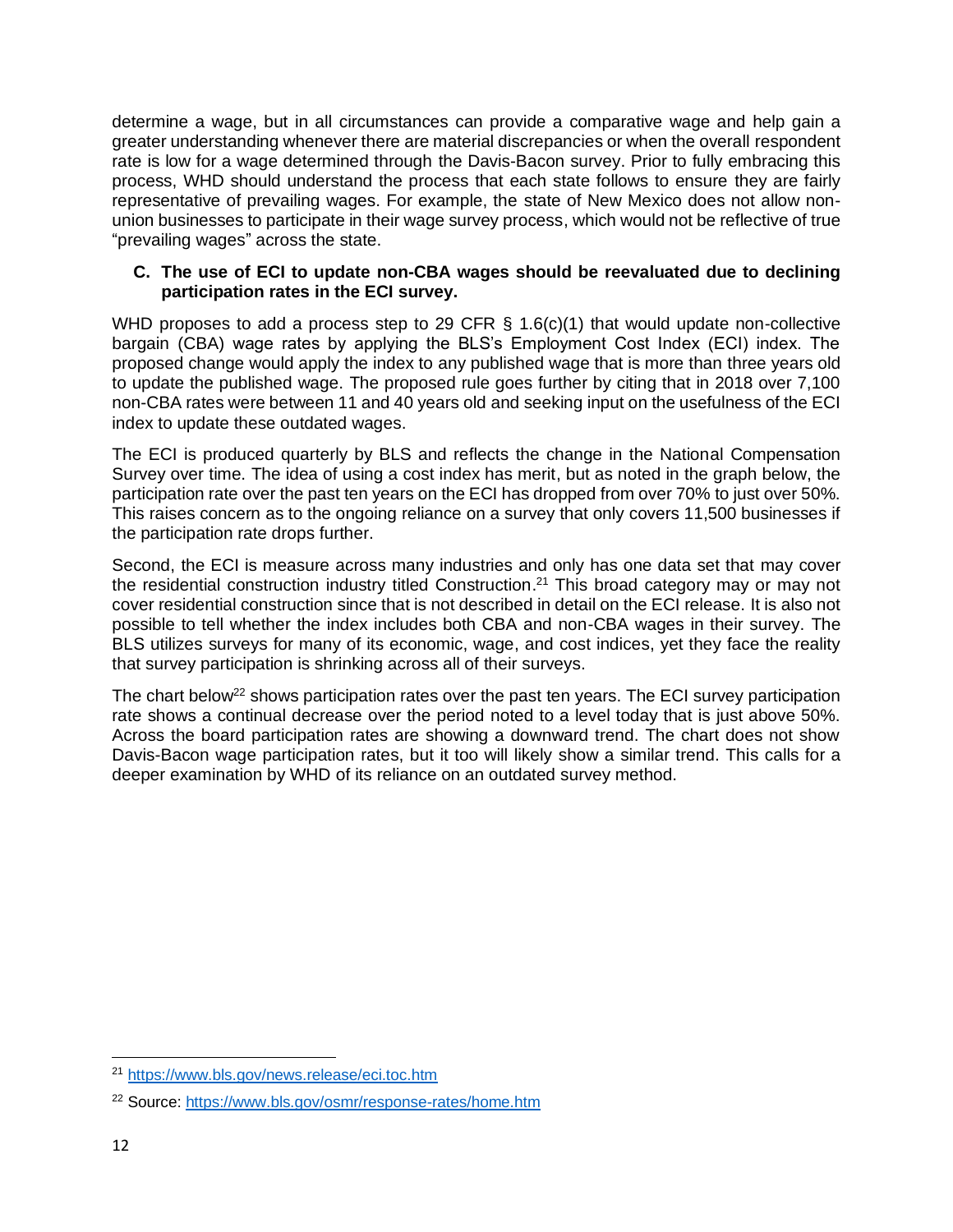

#### Establishment surveys unit response rates, March 2012-March 2022

Rather than relying on an index to update both three-year-old data or for severely outdated non-CBA data, the WHD should focus its efforts on identifying ways to capture more non-CBA wage data. Last, indexing a wage rate that is potentially forty years old is problematic as the validity of that wage is unknown.

# **C. Comment**

We urge the WHD to engage directly in a deeper examination of the process of determining prevailing wages with the objective of either broadening survey participation, utilizing other data sources such as other BLS data, or even looking to private payroll processing providers.

Throughout the proposed rule, WHD acknowledges that the majority of residential construction is not performed as part of a federal or federal-assisted project. For that reason, obtaining a reasonable and complete representation of the entire market's prevailing wages is very difficult since construction firms on private jobs have no incentive to participate in the survey process. Further, since the vast majority of residential construction is performed on behalf of the private industry and the federal or federal-assisted projects make up only a small fraction, the private market should define what the prevailing wages are. With low participation rates in the Davis-Bacon survey, the WHD is trying to define the prevailing wages using data from an extremely small portion of the industry that is simply not representative of the actual prevailing wages. As previously requested, WHD must undertake a thorough analysis, with industry input, to determine the true prevailing wage rates.

# **VII.CONCLUSION**

We appreciate the opportunity to respond to the NPRM, and our comments offered above seek to further improve how Davis-Bacon wage rates are applied to construction and substantial